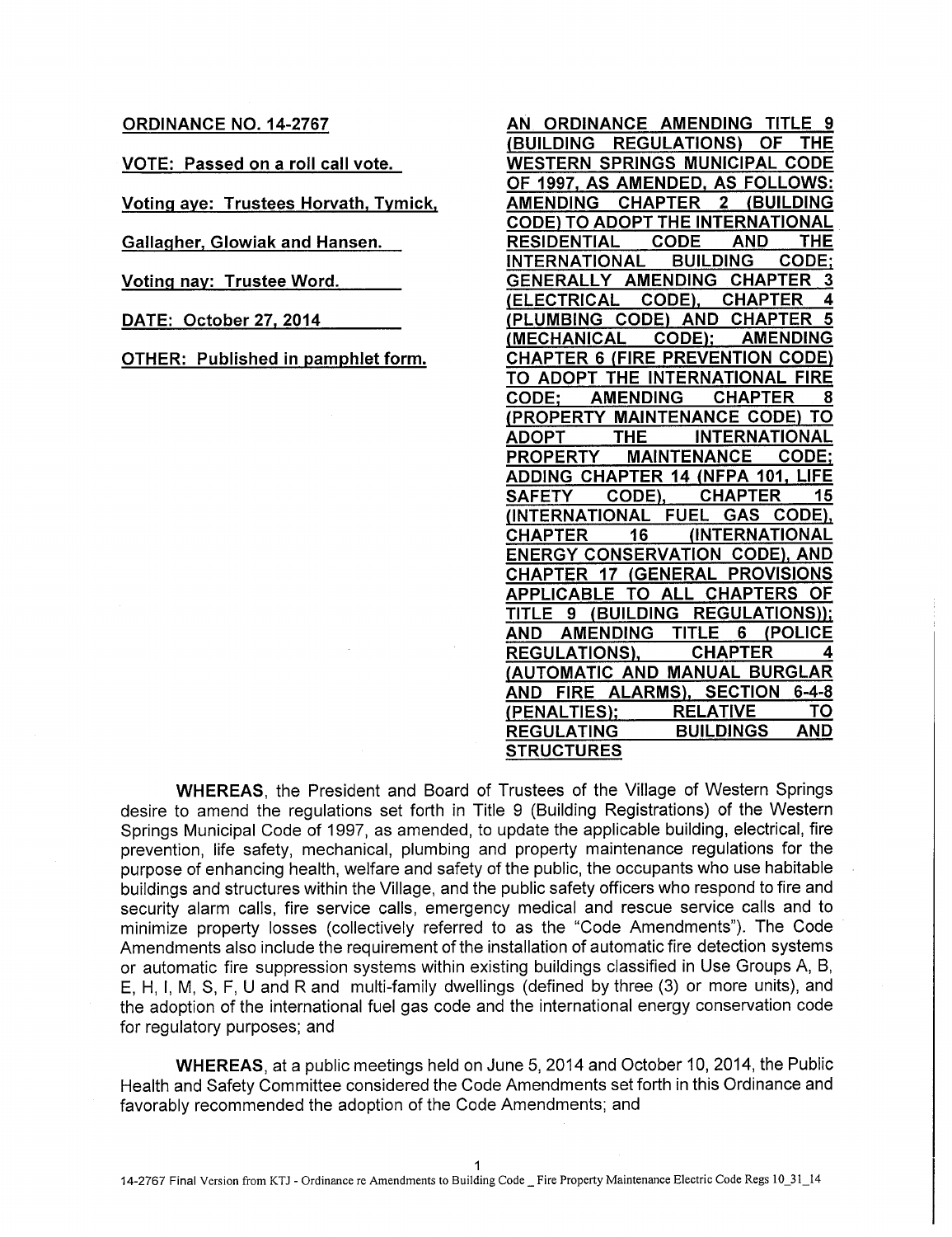**WHEREAS,** the President and Board of Trustees of the Village of Western Springs accept and adopt the Public Health and Safety Committee's recommendation relative to the Code amendments set forth below; and

WHEREAS, the President and Board of Trustees of the Village of Western Springs make the following findings in regard to the Code Amendments:

- A. The proposed updates to the public safety codes and regulations are intended to enhance the protection of the health, safety and welfare of the Village's residents, property owners, business owners and the public.
- B. The proposed updates to the public safety codes and regulations are intended to enhance the protection of the health, safety and welfare of the Village's public safety personnel (e.g., police officers or firefighters) who respond to fire and security alarm calls, fire service calls, emergency medical calls and rescue service calls.
- C. The proposed updates are intended to enhance the safety regulations that apply to the construction, rehabilitation and maintenance of habitable buildings and structures and real property within the Village, and are intended to preserve and protect property values and investment in buildings and structures within the Village.
- D. The proposed updates to the public safety codes and regulations are intended to minimize property losses to buildings and structures, and personal property within such buildings and structures.
- E. The proposed requirement of installation of automatic fire detection systems or automatic fire suppression systems within existing buildings classified in Use Groups A, B, E, H, I, M, S, F, U and R and multi-family dwellings (defined by three (3) or more units) is intended to not only enhance the safety of the occupants of the buildings and structures but also to minimize extraordinary dangers to public safety personnel entering the premises at the time of an emergency.

WHEREAS, pursuant to 65 ILCS 5/1-3-2, a copy of the proposed Code Amendments have been on file with the Office of the Village Clerk for at least thirty (30) days prior to the approval date of this Ordinance and have, during that time, been available for public use, inspection and examination. In addition, pursuant to 65 ILCS 5/1-2-3.1, the Village's Community Development Director has notified the Illinois Building Commission of these proposed Code Amendments at least thirty (30) days prior to their adoption by the Village; and

WHEREAS, pursuant to the authority granted to the Village by the applicable provisions of the Illinois Municipal Code (65 ILCS 5/1-2, 5/1-3, 5/11-1, 5/11-6, 5/11-8, 5/11-30, 5/11-32 and 5/11-37) and Article VII, Section 7 of the Illinois Constitution of 1970, and in accordance with the authority granted by Title 1 (Administration), Chapter 1 (Official Village Code), Section 1-1- 3 (Amendments) of the Western Springs Municipal Code of 1997, as amended, the President and Board of Trustees of the Village of Western Springs find that the below Code Amendments are in the best interests of the Village, its residents, property owners, business owners and the public, and they approve the Code Amendments as set forth below.

# **NOW, THEREFORE, BE IT ORDAINED BY THE VILLAGE PRESIDENT AND BOARD OF TRUSTEES OF THE VILLAGE OF WESTERN SPRINGS, COOK COUNTY, ILLINOIS, AS FOLLOWS:**

**SECTION 1:** Each of the above Whereas paragraphs are incorporated by reference into Section 1 of this Ordinance as material terms and provisions.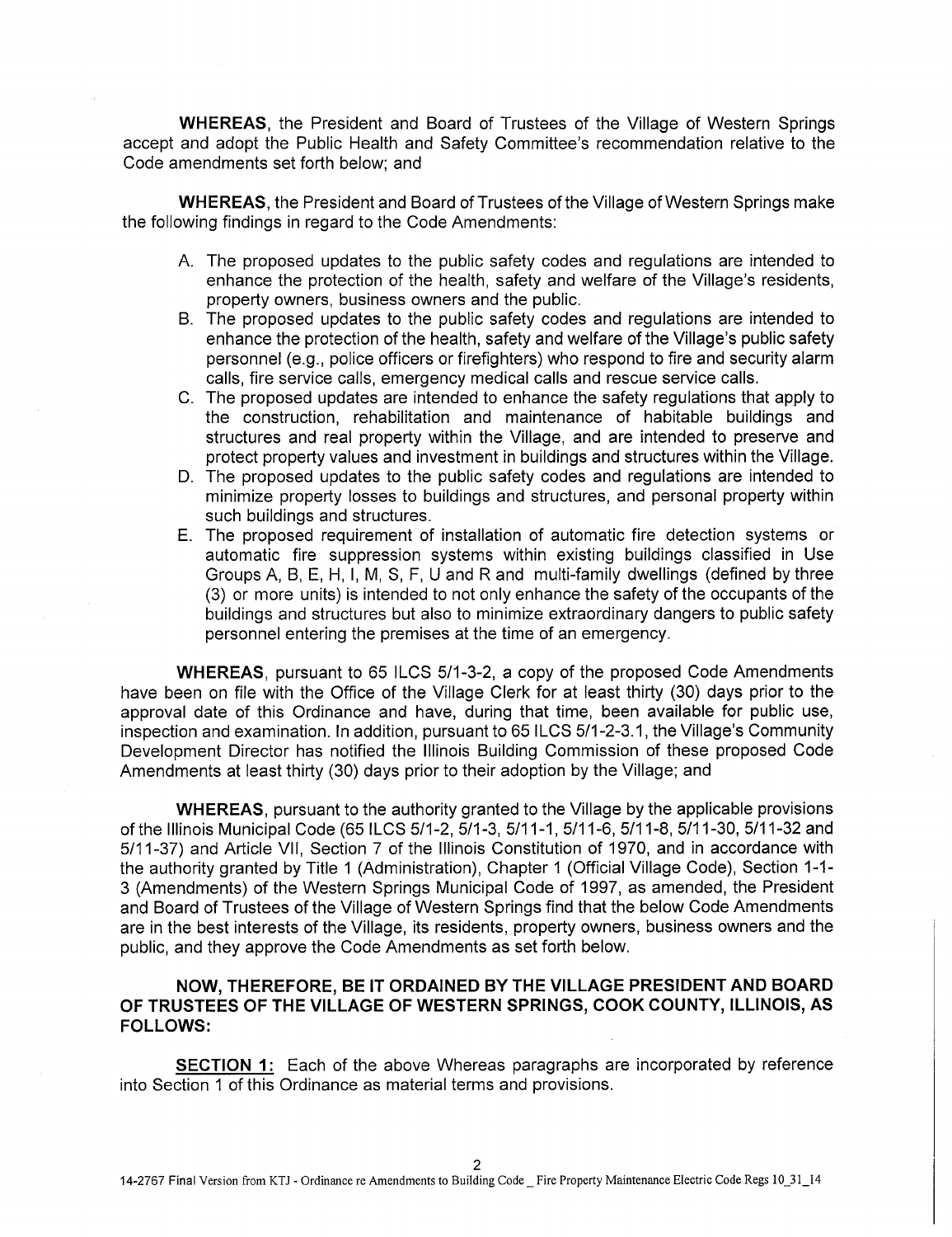**SECTION 2:** Title 9 (Building Regulations), Chapter 2 (Building Code) of the Western Springs Municipal Code of 1997, as amended, shall be further amended to read in its entirety as follows:

# **Chapter 2 BUILDING CODE**

**9-2-1: ADOPTION OF INTERNATIONAL RESIDENTIAL CODE: 9-2-2: AMENDMENTS TO INTERNATIONAL RESIDENTIAL CODE: 9-2-3 ADOPTION OF INTERNATIONAL BUILDING CODE: 9-2-4: AMENDMENTS TO INTERNATIONAL BUILDING CODE:** 

# **9-2-1: ADOPTION OF INTERNATIONAL RESIDENTIAL CODE:**

The Village has adopted by ordinance and incorporated by reference into this chapter as one part of the Building Code of the Village of Western Springs, Cook County, Illinois, the Code entitled "International Residential Code, 2006 Edition", as published by the International Code Council (ICC), except as amended below in this chapter or by the publisher. Three (3) copies of the International Residential Code, 2006 Edition and all of its regulations are on file in the Office of the Village Clerk and are kept available for public use, inspection and examination in accordance with 65 ILCS 5/1-3-2.

### **9-2-2: AMENDMENTS TO INTERNATIONAL RESIDENTIAL CODE:**

The following sections of the International Residential Code, 2006 Edition, are amended as follows:

SECTION 101.1 TITLE: INSERT "THE VILLAGE OF WESTERN SPRINGS" IN THE FIRST LINE.

SECTION 112.3.1 FEE SCHEDULE: INSERT "Fees shall be paid in accordance with Title 9 (Building Regulations), Chapter 1 (Fee Schedules) of the Municipal Code of Western Springs, as revised from time to time."

SECTION 116.4 VIOLATION PENALTIES: REPLACE TEXT WITH: Any person who violates any of the provisions of this chapter shall be subject to a fine of not more than seven hundred fifty dollars (\$750.00) for each violation for each day that the violation continues, and each day that the violation continues shall be deemed a separate offense subject to a separate penalty. Such a fine shall be in addition to any other fee or charge authorized pursuant to the terms of this chapter.

SECTION 117.2 UNLAWFUL CONTINUANCE: INSERT AFTER THE WORDS "SHALL BE LIABLE",

SECTION 121.0 MEANS OF APPEAL IS DELETED IN ITS ENTIRETY.

SECTION 403.0 HIGH-RISE BUILDINGS, SUBSECTION 403.1 SHOULD READ AS FOLLOWS:

403.1 APPLICABILITY: THE PROVISIONS OF THIS SECTION SHALL APPLY TO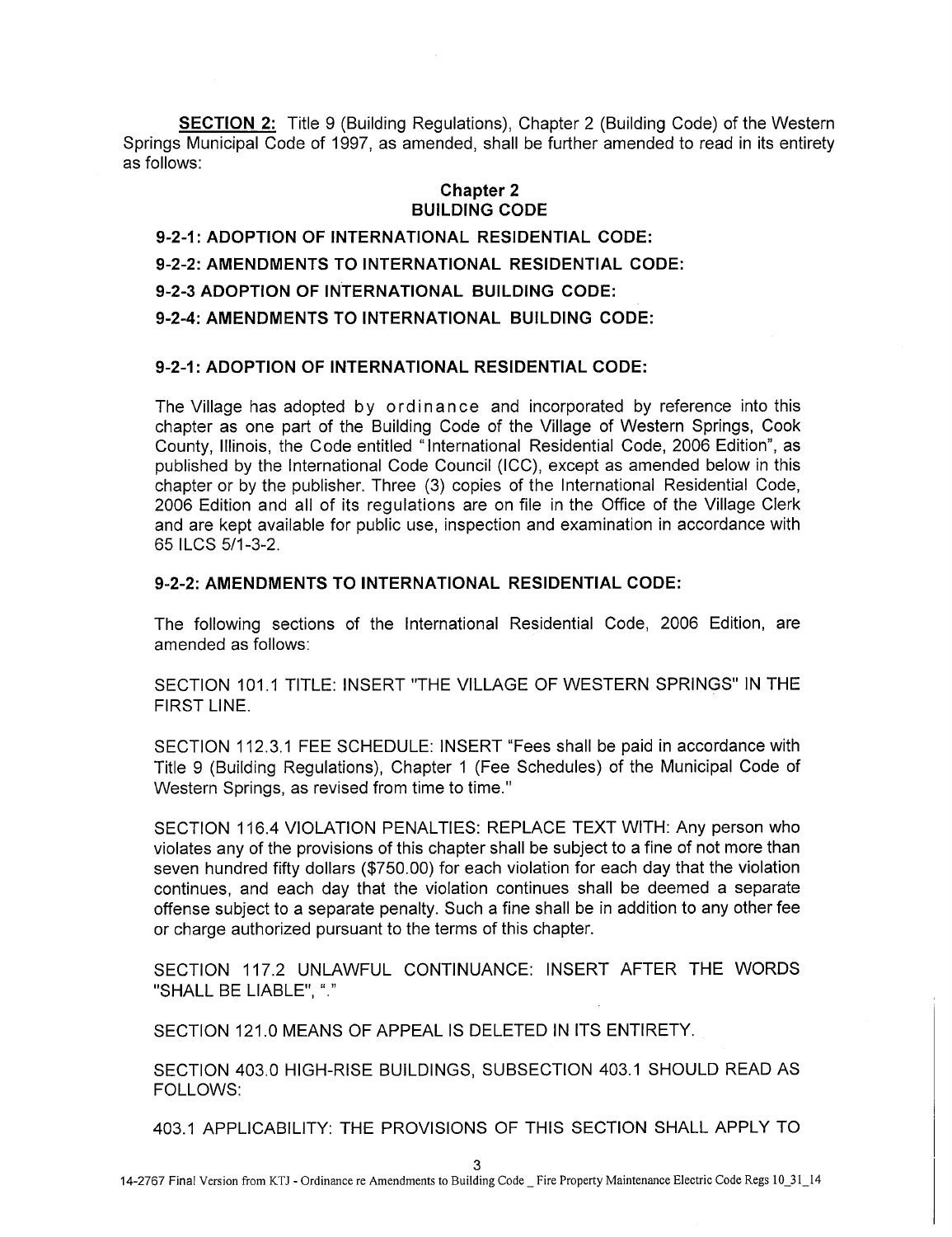ALL BUILDINGS HAVING OCCUPIED FLOORS LOCATED MORE THAN 50 FEET (15240 MM) ABOVE THE LOWEST LEVEL OF FIRE DEPARTMENT VEHICLE ACCESS.

Delete the following regulations:

Table R302.1 (1) exterior walls and Section R302.1.

Adoption of the following regulations or adoption of such regulations by reference in their entirety:

(a) Appendix P "Fire Sprinkler System" adopted by reference in its entirety as set forth in the International Residential Code, 2006 Edition.

(b) Attached garages shall be protected by an approved automatic fire sprinkler system per Section AP102, International Residential Code.

(c) Minimum footings: one story -  $10'' \times 20''$ , two story -  $12'' \times 24''$ . Trench footings are prohibited with the exception of porches, stoops, and exterior work as approved by the Community Development Department.

(d) Foundation walls - all walls 10" minimum thickness with #5 rebars continuous at the top and bottom of walls.

(e) Finish floor - 1 1/4" (for additions only).

(f) 5/8" fire rated gypsum wallboard or rock lath and plaster (for additions only).

(g) Attic access may not be located in a closet (including walk-in closets). M inimum access is 22" x 30".

(h) Floor trusses and prefabricated wood i-joists must be protected by 5/8" gypsum board, a fire rated drop ceiling, or an automatic sprinkler system. If installed above a crawl space, provide a smoke detector and protected opening to the crawl space (for additions only).

(i) Enclosed accessible space under stairs must have walls and soffits protected on the enclosed side with 5/8" gypsum board.

(j) Hot and cold air returns/supplies must be in sheet metal.

(k) Furnace area ceiling must be protected by 100 square feet of 5/8" fire-rated gypsum wallboard or provide a sprinkler head (for additions only).

(I) Furnace rooms located in habitable areas of living units must be enclosed with 5/8" gypsum board and a solid, one-hour, fire-rated,self-clos ing door. Provide combustion air directly from outside (for additions only).

(m) Door between attached garage and dwelling unit(s) to be self-closing and one-hour fire rated.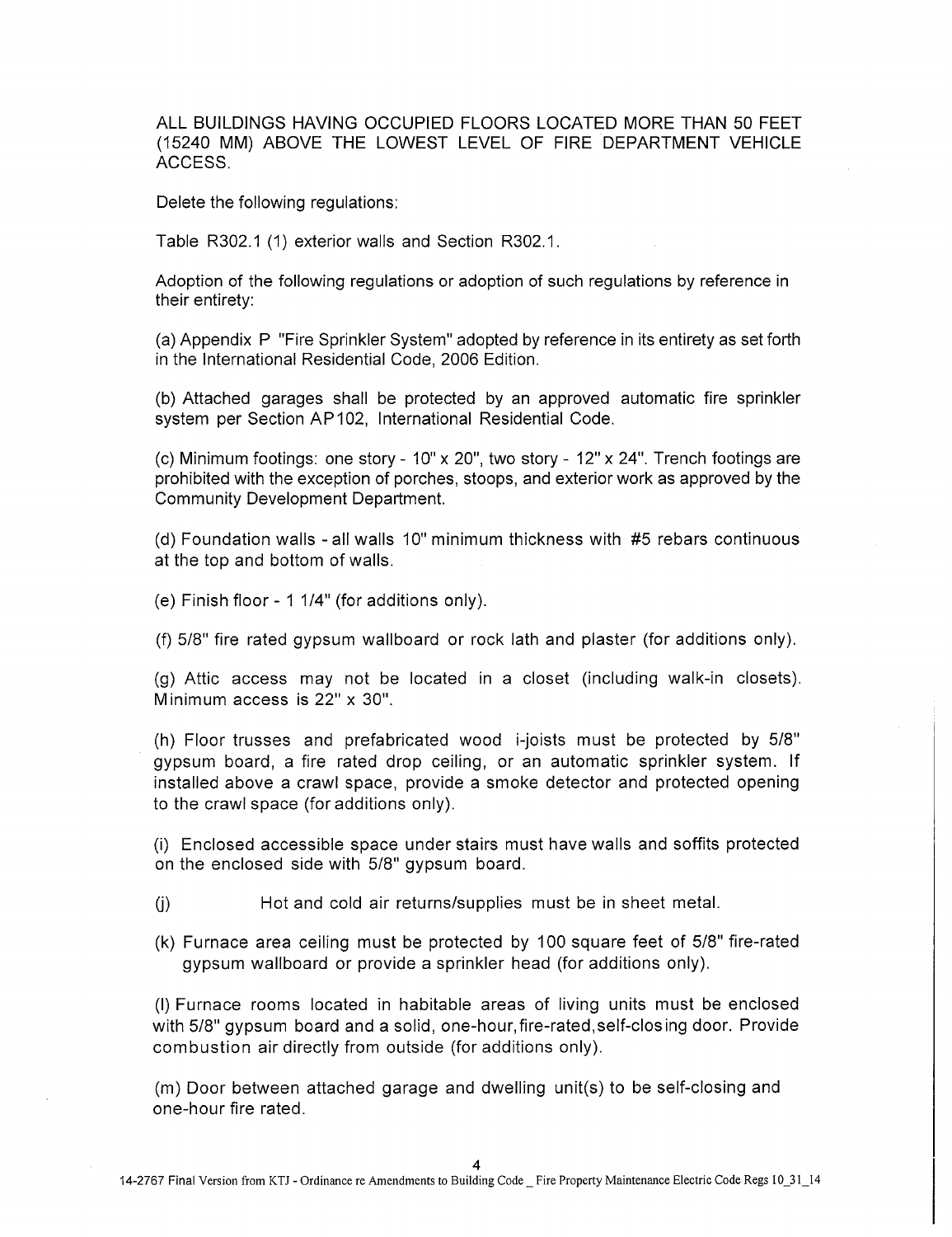(n) 5/8" fire-rated gypsum board required for walls and ceilings of attached garages.

(o) Provide a 6" gas curb between attached garage and residence (or construct garage floor 6" lower than adjoining floor).

(p) Factory built or masonry fireplaces must be equipped with an exterior air supply.

(q) Plumbing - PVC prohibited for use in water supply; allowed for drain waste and venting.

(r) Water service - minimum 1" copper pipe (but not less than the size required based upon the water supply fixture load per Section 890, Appendix A, Table N, Illinois Plumbing Code) from the water main to the structure is required for new construction or major remodeling. Old service must be disconnected.

(s) Overhead plumbing required.

(t) Two sump pumps required for new construction (sump pump and ejector pump).

(u) Install conduit chase for installation of remote reader for water service.

(v) All electrical must be in conduit with the exception of low voltage wiring.

(w) Ground fault circuit interrupter protection required for all lighting over all tubs and showers.

(x) Provide electrical jumper cable around water meter and between hot, cold, and gas metallic pipes serving water heater.

(y) Smoke and carbon monoxide detectors must be 110 volt with a battery back-up.

(z) Fireplace combustion air duct material shall be rigid or semi-rigid metal, no flexible foil duct material permitted.

### **9-2-3 ADOPTION OF INTERNATIONAL BUILDING CODE:**

The Village has adopted by ordinance and incorporated by reference into this chapter as one part of the Building Code of the Village of Western Springs, Cook County, Illinois, the Code entitled "International Building Code, 2006 Edition", as published by the International Code Council (ICC), except as amended below in this chapter or by the publisher. Three (3) copies of the International Building Code, 2006 Edition and all of its regulations are on file in the Office of the Village Clerk and are kept available for public use, inspection and examination in accordance with 65 ILCS 5/1-3-2.

### **9-2-4: AMENDMENTS TO INTERNATIONAL BUILDING CODE:**

The following Sections of the International Building Code, 2006 Edition are amended as follows:

Section 101.1 - insert the "Village of Western Springs" for "name of jurisdiction".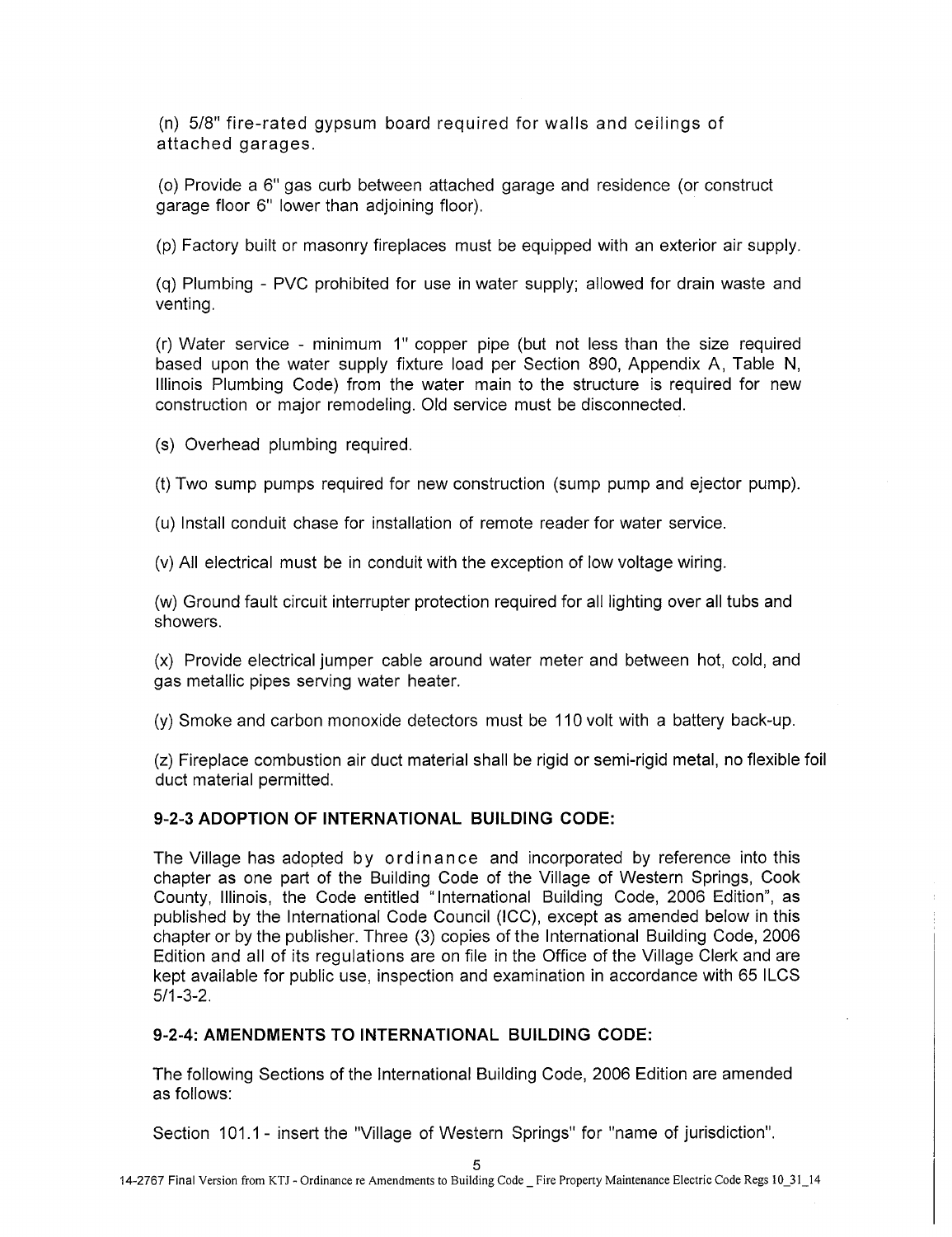Section 108.2 - insert "Fees shall be paid in accordance with Title 9 (Building Regulations), Chapter 1 (Fee Schedules) of the Municipal Code of Western Springs, as revised from time to time."

Section 113.4 - revise to read as follows:

Violation; Fines and Penalties: Any person who violates any of the provisions of this chapter shall be subject to a fine of not more than seven hundred fifty dollars (\$750.00) for each violation for each day that the violation continues, and each day that the violation continues shall be deemed a separate offense subject to a separate penalty. Such a fine shall be in addition to any other fee or charge authorized pursuant to the terms of this chapter.

Installation of Fire Alarm, Fire Sprinkler and Knox Box Requirements are as follows:

Existing Structures:

All Use Groups A, B, E, H, I, M, S, F, U and R shall be equipped throughout with either an automatic fire detection system or an automatic fire suppression system, including manual pull stations, (the building owner's choice) in compliance with the most current NFPA Codes. NOTE: multi-family dwellings are defined by three (3) or more units.

Based on the size of the building/occupancy, buildings with automatic fire detection systems or automatic fire suppression systems may be required to provide an annunciator panel(s) as determined by the Fire Code Safety Inspector of the Village or his/her designee. The purpose of this annunciator panel is to be able to provide the location of the alarm activation upon arrival of the first responders. The location of annunciator panel(s) shall be required at or near the primary entrance or in such other locations as directed by the Fire Code Safety Inspector of the Village.

The systems (sprinkler and/or detection) will be required to be connected directly into an alarm monitoring agency or dispatch center.

Installation Compliance Period for Existing Structures: There will be a three (3) year window for compliance with the above Sections, with the three (3) year compliance period commencing on January 1, 2015 and ending on January 1, 2018.

Notice of Compliance With Installation of Fire Alarm, Fire Sprinkler and Knox Box Requirements for Existing Structures: After its adoption by the Village, the Fire Chief, or his/her designee, shall send via First Class United States Mail a copy of this ordinance to each owner (as shown in the Village's business records) of all existing buildings and structures classified in Use GroupsA, B, E, H, I, M, S, F, U and R that are subject to the above Installation Compliance Period for Existing Structures regulations. The Village shall not be under any duty to send such notice to any subsequent owner(s) of Existing Structures as they will be obligated to comply with the current code regulations that exist at the time they purchase, lease or occupy the Existing Structures.

Automatic Fire Suppression System Installation Requirements for New Construction:

An automatic fire suppression system, including manual pull stations, shall be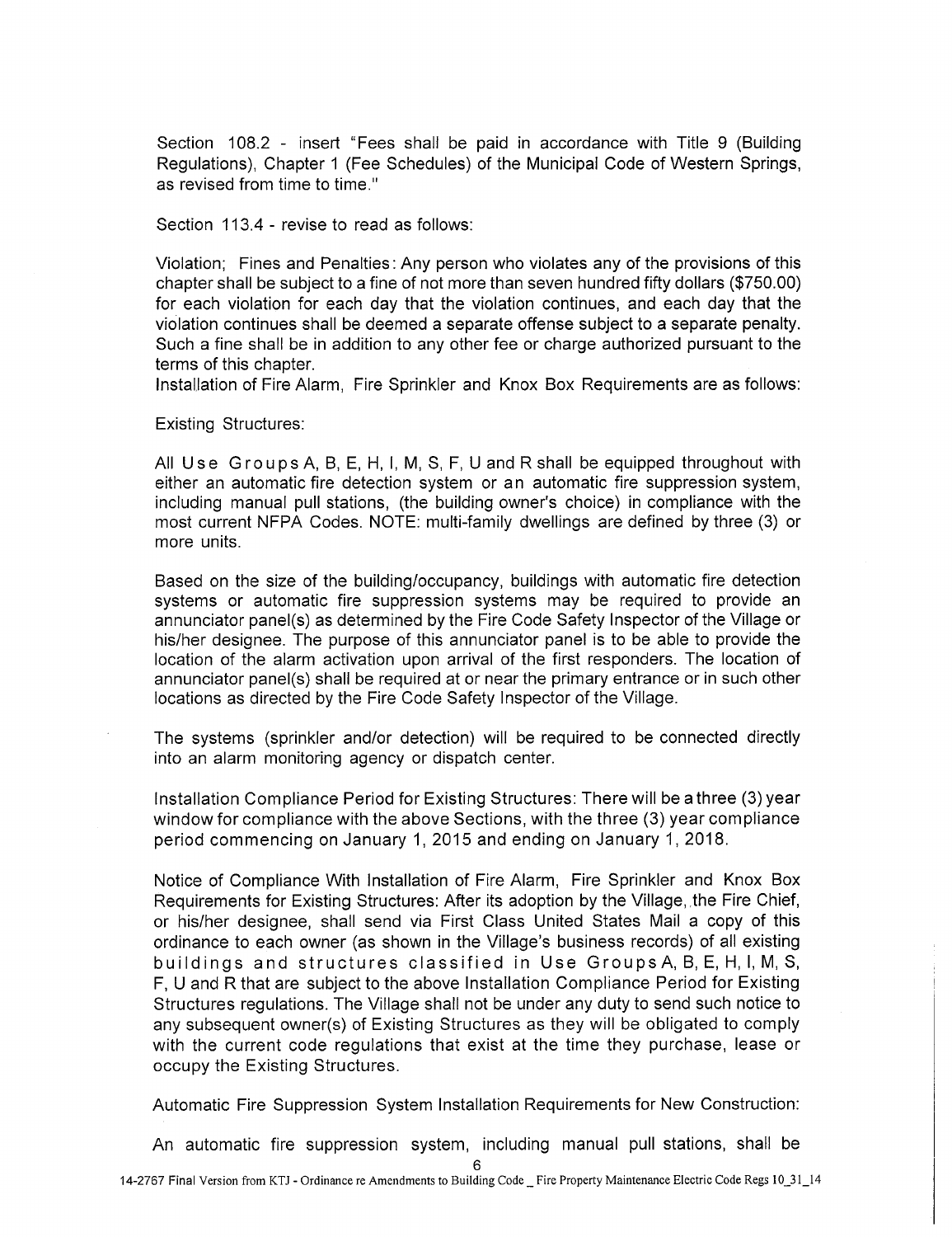installed in Use Groups A, B, E, H, I, M, S, F, U and R in compliance with the most current applicable NFPA Code.

Additions/Alterations: An automatic fire suppression system, including manual pull stations, shall be installed in Use Groups A, B, E, H, I, M, S, F and U (commercial, institutional, or mixed use commercial/residential) in compliance with the most current applicable NFPA code for the following: additions and alterations exceeding 2,500 s.f. in gross floor area, additions in buildings resulting in an overall gross area of 2,500 s.f. or greater; alterations to existing buildings (exceeding a gross floor area of 2,500 s.f.).

Knox Box (Rapid Entry System):

All buildings that are equipped with an approved or required fire alarm system per this Chapter and/or buildings equipped with an approved automatic sprinkler system and are interconnected to an alarm monitoring agency shall have an approved key box system.

The location of said key box shall be approved by the Department.

The key box shall contain keys to gain necessary access to the building.

Fire Alarm:

System Out of Service: No automatic fire detection or fire suppression systems shall be out of service for more than twelve (12) hours for additions, alterations, maintenance or repairs without the advance written approval of the Western Springs Fire Department. When an automatic fire detection or fire suppression system is out of service for any reason, notice thereof shall be given immediately to the Western Springs Fire Department. In addition, the building owner or designated representative, prior to taking any such system out of service for more than twelve (12) hours, shall notify all tenants and occupants of any building affected by the system taken out of service that no automatic fire detection or fire suppression system is in operation and for what time period that will be the case. The building owner or designated representative shall notify the Western Springs Fire Department.

False Alarm Charge: A charge of two hundred fifty dollars (\$250.00) per call or response shall be made to the property owner or automatic fire alarm equipment owner, installed and maintained by others, which initiates a response by the Western Springs Fire Department, for a false alarm being given or transmitted by these facilities to the Western Springs Fire Department.

False Alarm; Payment Time Period: A False Alarm Charge shall be for the second false alarm transmitted and responded to in any capacity by the Western Springs Fire Department during any ninety (90) consecutive calendar day period, whether caused by malfunctioning, or intentionally or negligently misused or abused facilities or equipment, or inadequately maintained, and which results in a fire suppression and/or rescue apparatus and equipment being unnecessarily called to the property in response thereto. All false alarm charges shall be paid to the Village within thirty (30) calendar days of the date of an invoice for such charges.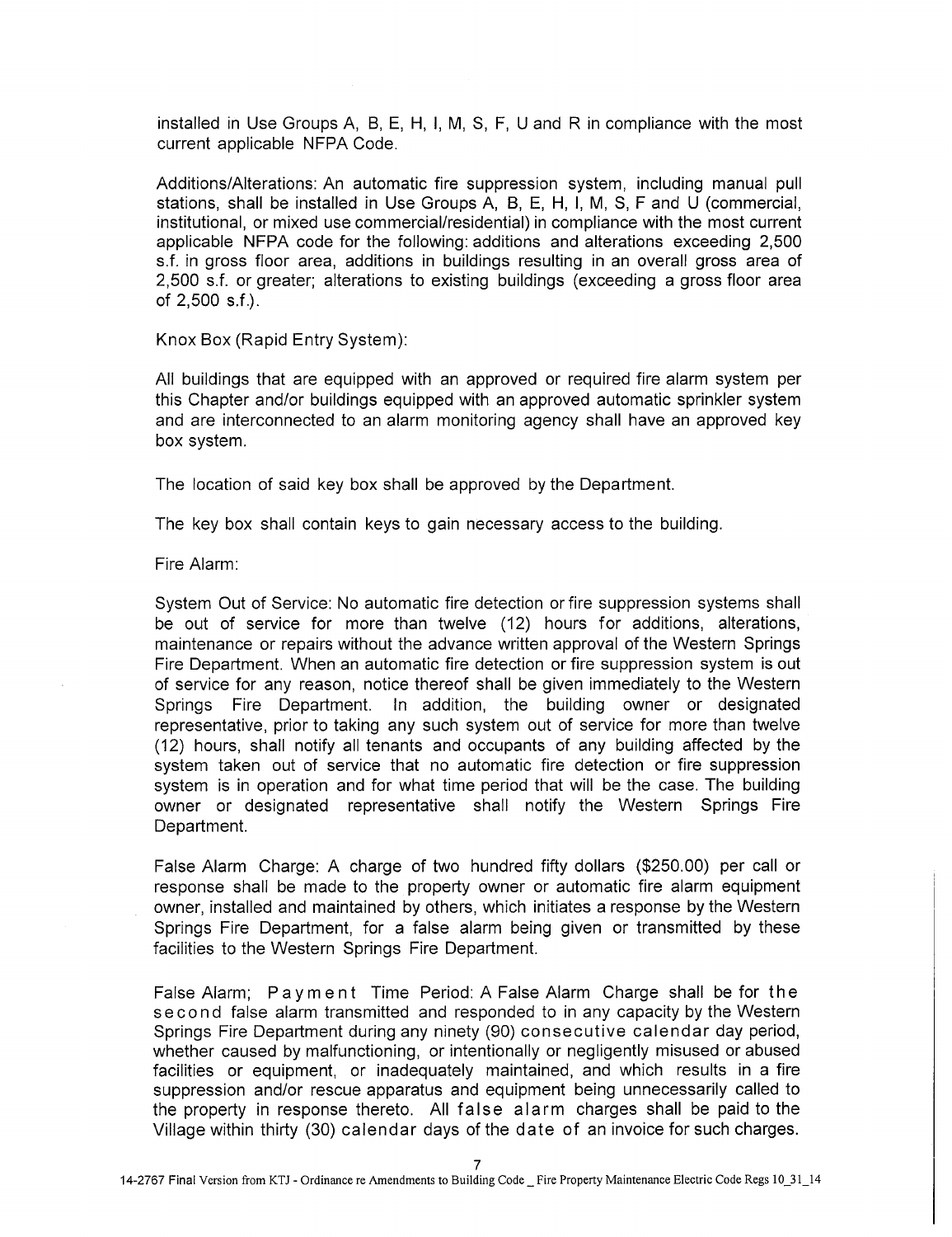**SECTION 3:** Title 9 (Building Regulations), Chapter 3 (Electrical Code) of the Western Springs Municipal Code of 1997, as amended, shall be further amended to read in its entirety as follows:

#### **Chapter 3 ELECTRICAL CODE**

#### **9-3-1: CODE ADOPTED:**

### **9-3-2: AMENDMENTS TO CODE:**

### **9-3-1: ADOPTION OF CODE ADOPTED:**

The Village has adopted by ordinance and incorporated by reference into this chapter as the Electrical Code of the Village of Western Springs, Cook County, Illinois, the Code entitled "National Electrical Code, 2005 Edition (NFPA 70)", as published by the National Fire Protection Association, except as amended below in this chapter or by the publisher. Three (3) copies of the National Electrical Code, 2005 Edition (NFPA 70) and all of its regulations are on file in the Office of the Village Clerk and are kept available for public use, inspection and examination in accordance with 65 ILCS 5/1-3-2.

### **9-3-2: AMENDMENTS TO CODE:**

The following Sections of the National Electrical Code, 2005 Edition (NFPA 70), are amended as follows:

Any reference in said Code to the "name of jurisdiction" shall mean the Village of Western Springs.

Lighting luminaries mounted eight feet (8' 0") or less above the finished floor, or any other location creating a potential hazard, are not permitted to have exposed bulbs and shall be provided an appropriate lens or cover. Any reference in said Code to "name of state" shall mean the State of Illinois.

Violation; Fines and Penalties : Any person who violates any of the provisions of this chapter shall be subject to a fine of not more than seven hundred fifty dollars (\$750.00) for each violation for each day that the violation continues, and each day that the violation continues shall be deemed a separate offense subject to a separate penalty. Such a fine shall be in addition to any other fee or charge authorized pursuant to the terms of this chapter.

Article 100 Definitions shall be amended to include the following:

Approved: Acceptable to the authority having jurisdiction. Electrical equipment, appliances and devices shall conform with the minimum standards applicable thereto contained in the regulations of this Code. It shall be mandatory that all equipment, devices and appliances covered by the provisions of this Code shall be tested and approved by a standard testing laboratory, of nationally accepted stature, which performs services equal to or greater than those performed by the Underwriters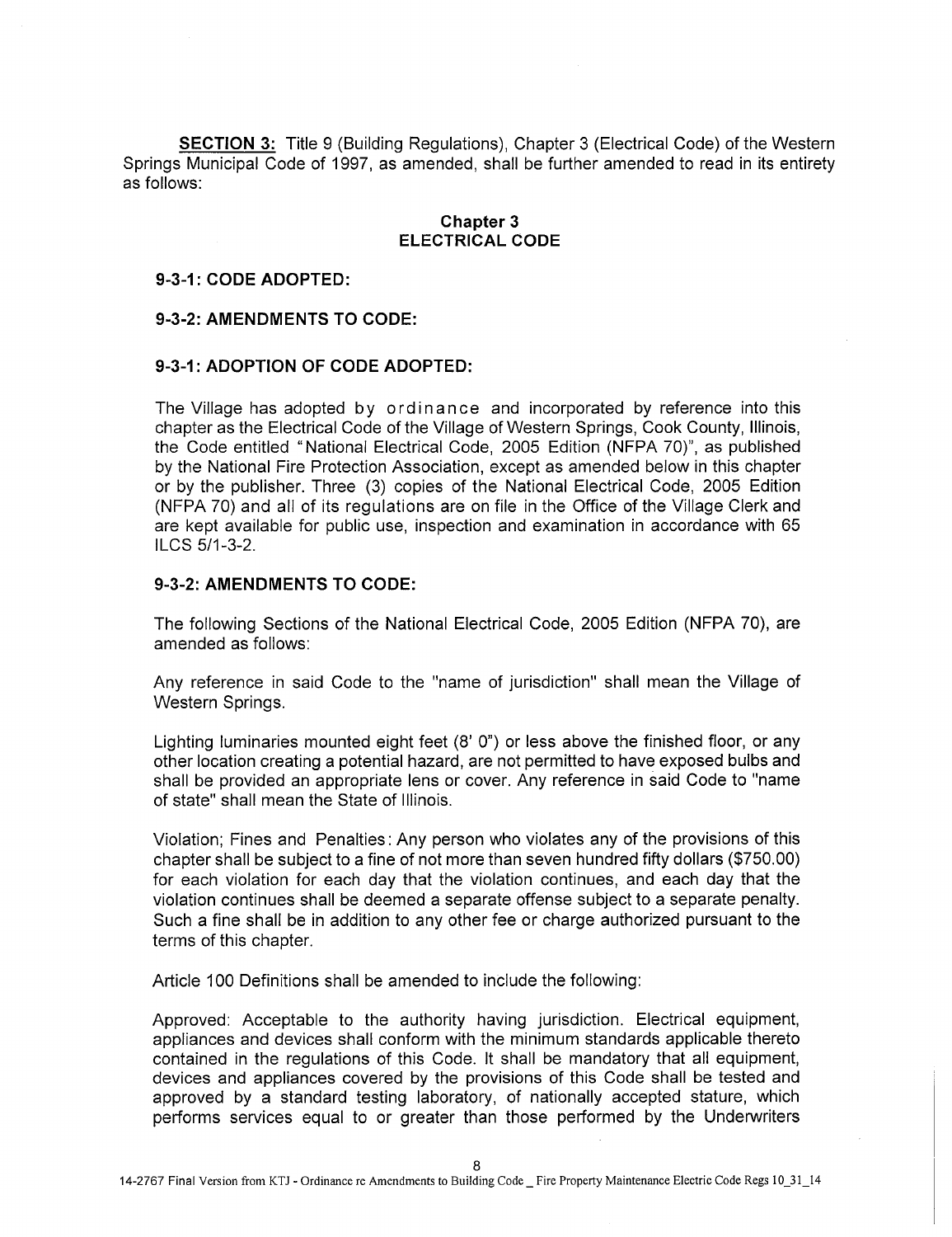Laboratories, Inc. In those instances where it is impossible to receive such approval, the authority having jurisdiction shall make the determination of acceptability.

All underground wiring in buildings, including wiring in sub-grade floors, shall be installed in rigid metal conduit. Rigid nonmetallic conduit may be used underground outside of buildings.

All nonconforming electrical installations or matters discovered or revealed during remodeling, renovation, or other alteration projects, shall be corrected in accordance with this code. Existing electrical systems, materials, devices and so forth, which are deemed conforming and which will provide safe electric service, may remain in place.

All abandoned wiring, conductors, conduit systems, raceways, junction boxes, electrical devices, electrical materials, equipment, and the like, shall be completely removed prior to rough electrical inspection.

For final inspection purposes, all light fixtures shall have at least one (1) bulb or lamp in each fixture.

Article 230-43 Wiring Methods for 600 Volts, Nominal, or Less, is hereby deleted and replaced with the following:

Service-entrance conductors shall be installed in accordance with the applicable requirements of this Code covering the type of wiring method used and shall be limited to the following methods:

(1) rigid metal conduit

(2) intermediate metal conduit

(3) busways

Article 362 Electrical Nonmetallic Tubing, is hereby deleted.

Article 348 Flexible Metal Conduit Uses Permitted, is hereby amended to read as follows:

The use of flexible metal conduit shall be limited to a maximum length of six feet (6') unless approved by the Director of Community Development or his designee.

Article 334 Nonmetallic-Sheathed Cable is hereby deleted.

Article 341 is added to read as follows:

The following requirements shall be added as Article 341: In buildings or structures, all conductors shall be encased in groundable metallic raceways.

Rigid nonmetallic raceways may be used only at exterior underground feeders or branch circuits with separate grounding conductor.

Article 354 Preassembled Cable in Nonmetallic Conduit is hereby deleted.

**SECTION 4:** Title 9 (Building Regulations), Chapter 4 (Plumbing Code) of the Western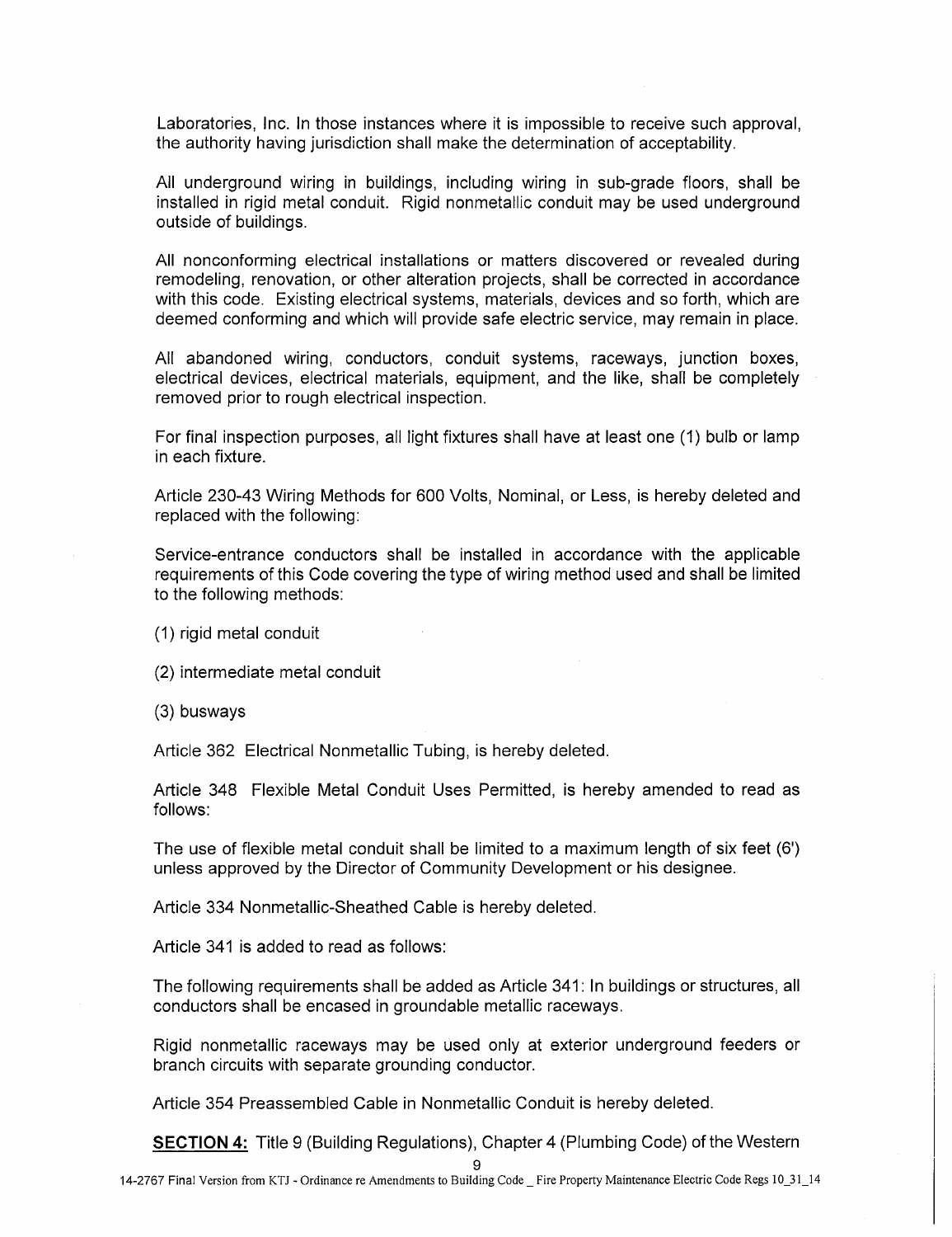Springs Municipal Code of 1997, as amended, shall be further amended to read in its entirety as follows:

### **Chapter 4 PLUMBING CODE**

### **9-4-1: ADOPTION OF ILLINOIS STATE PLUMBING CODE:**

#### **9-4-2: AMENDMENTS TO CODE:**

### **9-4-1: ADOPTION OF ILLINOIS STATE PLUMBING CODE:**

The Village has adopted by ordinan ce and incorporated by reference into this chapter as the Plumbing Code of the Village of Western Springs, Cook County, Illinois, the Code entitled " Illinois State Plumbing Code, 2014 Edition" as published by the Illinois Department of Health, except as amended below in this chapter or by the publisher. Three (3) copies of the Illinois State Plumbing Code, 2014 Edition and all of its regulations are on file in the Office of the Village Clerk and are kept available for public use, inspection and examination in accordance with 65 ILCS 5/1-3-2.

#### **9-4-2: AMENDMENTS TO CODE:**

The following Sections of the Illinois State Plumbing Code, 2014 Edition, are amended as follows:

Violation; Fines and Penalties: Any person who violates any of the provisions of this chapter shall be subject to a fine of not more than seven hundred fifty dollars (\$750.00) for each violation for each day that the violation continues, and each day that the violation continues shall be deemed a separate offense subject to a separate penalty. Such a fine shall be in addition to any other fee or charge authorized pursuant to the terms of this chapter.

**SECTION 5:** Title 9 (Building Regulations), Chapter 5 (Mechanical Code) of the Western Springs Municipal Code of 1997, as amended, shall be further amended to read in its entirety as follows:

### **Chapter 5 MECHANICAL CODE**

#### **9-5-1: ADOPTION OF INTERNATIONAL MECHANICAL CODE:**

#### **9-5-2: AMENDMENTS TO CODE:**

#### **9-5-1: ADOPTION OF INTERNATIONAL MECHANICAL CODE:**

The Village has adopted by ordinance and incorporated by reference into this chapter as the Mechanical Code of the Village of Western Springs, Cook County, Illinois, the Code entitled "The International Mechanical Code, 2006 Edition", as published by International Code Council (ICC), except as amended below in this chapter or by the publisher. Three (3) copies of the International Mechanical Code, 2006 Edition and all of its regulations are on file in the Office of the Village Clerk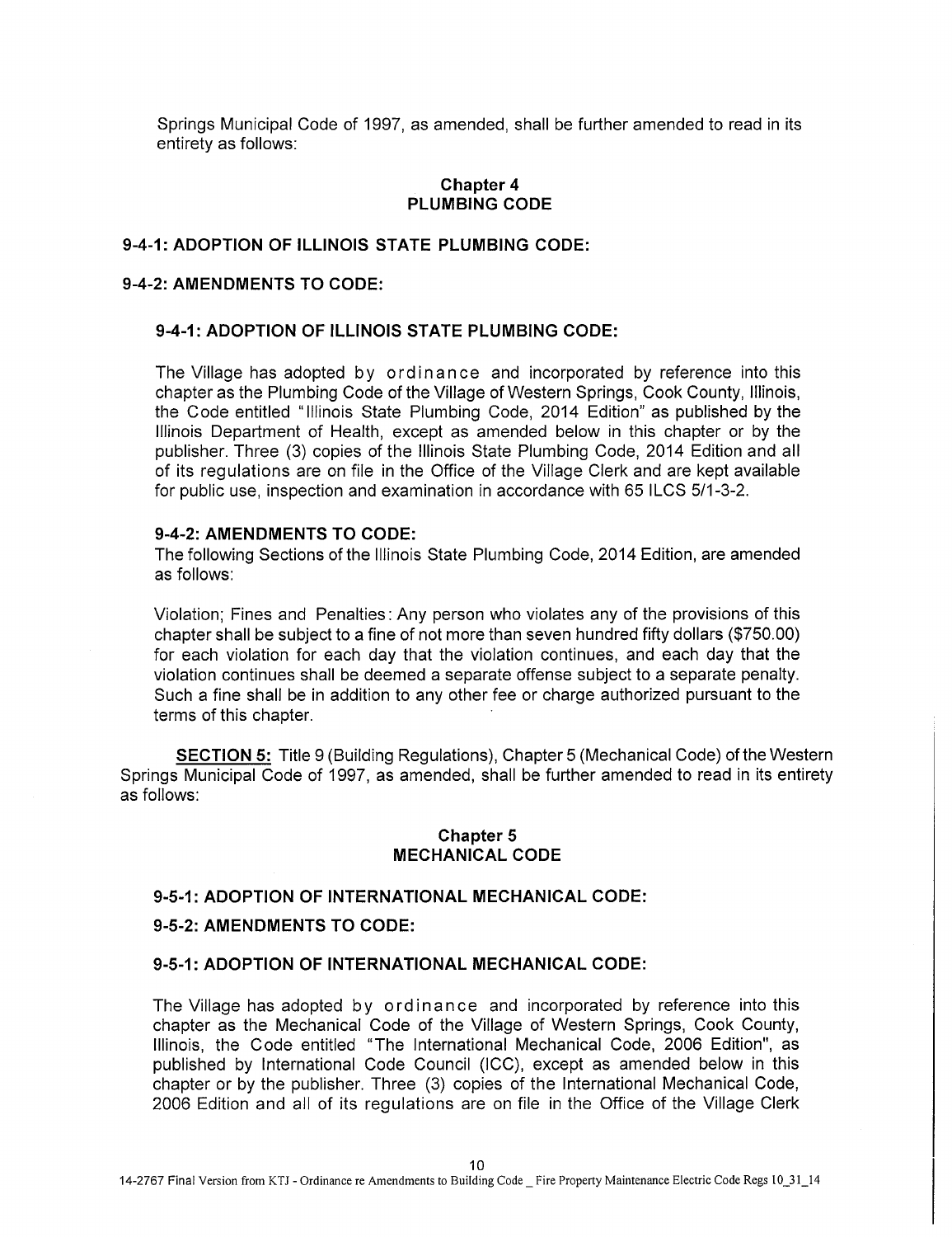and are kept available for public use, inspection and examination in accordance with 65 ILCS 5/1-3-2.

#### **9-5-2: AMENDMENTS TO CODE:**

The following Sections of "The International Mechanical Code, Edition 2006" are amended as follows:

Section 101.1 Title: Insert "The Village of Western Springs" in the second line of this section.

Any reference in said Code to the "Name Of Jurisdiction" shall mean the Village of Western Springs.

Any reference in said Code to "Name Of State" shall mean the State of Illinois.

Violation; Fines and Penalties: Any person who violates any of the provisions of this chapter shall be subject to a fine of not more than seven hundred fifty dollars (\$750.00) for each violation for each day that the violation continues, and each day that the violation continues shall be deemed a separate offense subject to a separate penalty. Such a fine shall be in addition to any other fee or charge authorized pursuant to the terms of this chapter.

Section 106 shall be amended to read as follows:

Section 106.2 Permits not required. Permits shall not be required for the following:

- 1. Any portable heating device;
- 2. Any portable ventilation device;
- 3. Any portable ventilation equipment;

4. Any steam, hot water or chilled water piping within any heating or cooling equipment regulated by this Code;

5. Replacement of any minor part that does not alter approval of equipment or make such equipment unsafe;

6. Any portable evaporative cooler; and

7. Any self contained refrigeration containing 10 pounds or less refrigerant, or actuated by motors of 1 horsepower or less.

Section 109 Means of Appeal shall be deleted in its entirety.

Exemption from the permit requirements of this code shall not be deemed to grant authorization for work to be done in violation of the provisions of this code or other laws or ordinances of this jurisdiction.

Section 602 Plenums, subsection 602.2 is deleted and replaced with the following: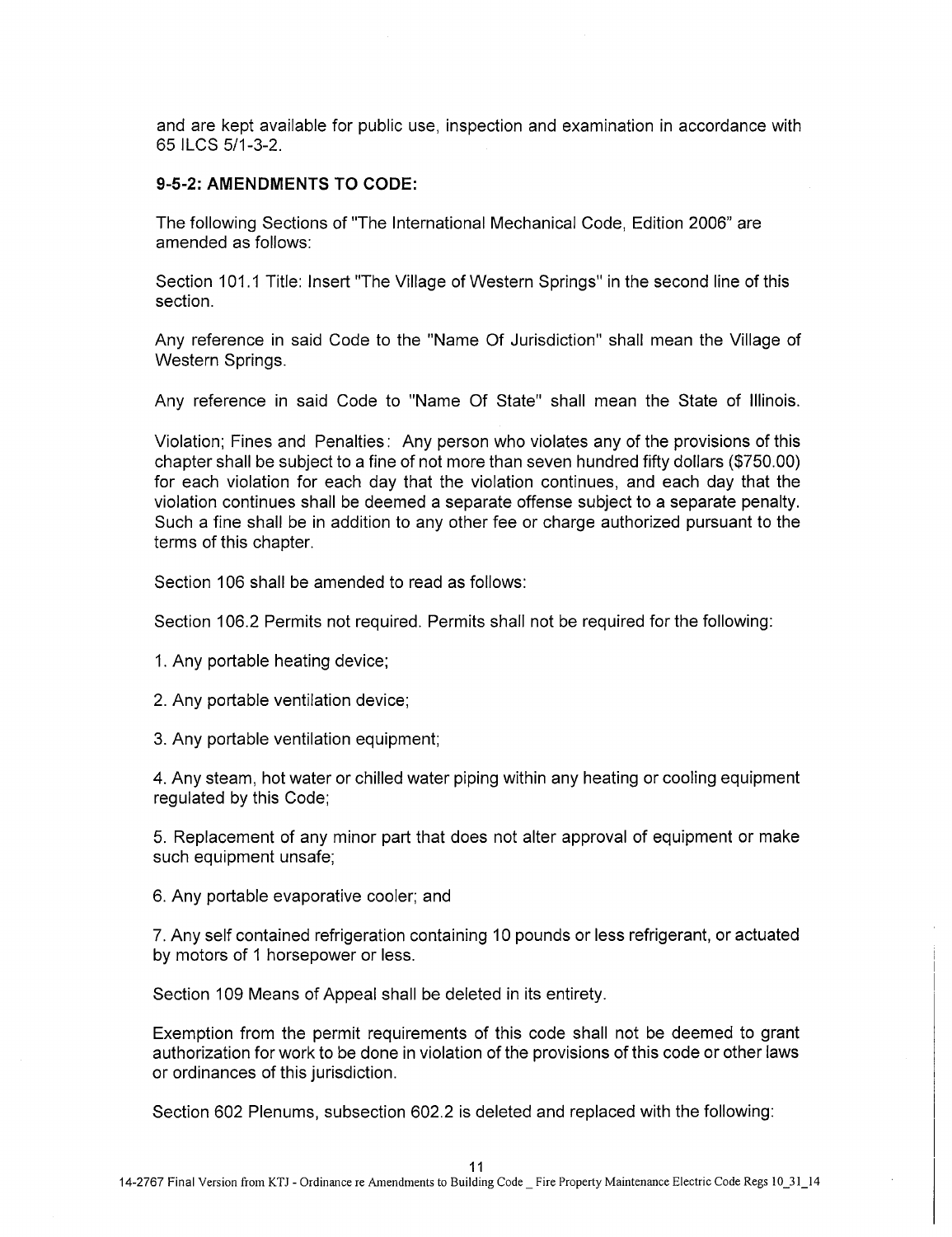602.2 Construction. Plenum enclosures shall be constructed of materials permitted for the type of construction classification of the building. In residential applications all plenums shall be constructed of sheet metal or other approved non-combustible material.

Section 603 Duct Construction and Installation, subsection 603.1 is deleted and replaced with the following:

603.1 General. An air distribution system shall be designed and installed to supply the required distribution of air. The installation of an air distribution system shall not affect the fire protection requirements specified in the Building Code. Ducts shall be constructed, braced, reinforced and installed to provide structural strength and durability. In residential applications, all hot and cold air returns shall be constructed of sheet metal.

(Ord. 01-2175, 11-26-2001)

**SECTION 6:** Title 9 (Building Regulations) Chapter 6 (Fire Prevention Code) of the Western Springs Municipal Code of 1997, as amended, shall be further amended to change the title of the Chapter to "International Fire Code" and to amend the regulations of the Chapter to read in its entirety as follows:

### **Chapter 6 INTERNATIONAL FIRE CODE**

### **9-6-1: ADOPTION OF INTERNATIONAL FIRE CODE:**

### **9-6-2: AMENDMENTS TO CODE:**

### **9-6-1: ADOPTION OF INTERNATIONAL FIRE CODE:**

The Village has adopted by ordin ance and incorporated by reference into this chapter as the Fire Code of the Village of Western Springs, Cook County, Illinois, the Code entitled "The International Fire Code, 2006 Edition" as published by International Code Council (ICC), except as amended below in this chapter or by the publisher. Three (3) copies of the International Fire Code, 2006 Edition and all of its regulations are on file in the Office of the Village Clerk and are kept available for public use, inspection and examination in accordance with 65 ILCS 5/1-3-2.

## **9-6-2: AMENDMENTS TO CODE:**

The following Sections of the International Fire Code, 2006 Edition, are amended as follows:

The following sections of the BOCA Basic/National Fire Prevention Code, Eleventh Edition, 1999, are amended as follows:

Section F-113.0 Means of Appeal shall be deleted in its entirety.

Section F-316 Blocking Fire Hydrants and Fire Department Connections shall be amended to include the following:

F316.1 No person shall park a vehicle in front of a fire hydrant, Fire Department standpipe or sprinkler system connection, nor within fifteen feet (15') on each side thereof, unless a licensed driver is seated behind the steering wheel and the engine is running.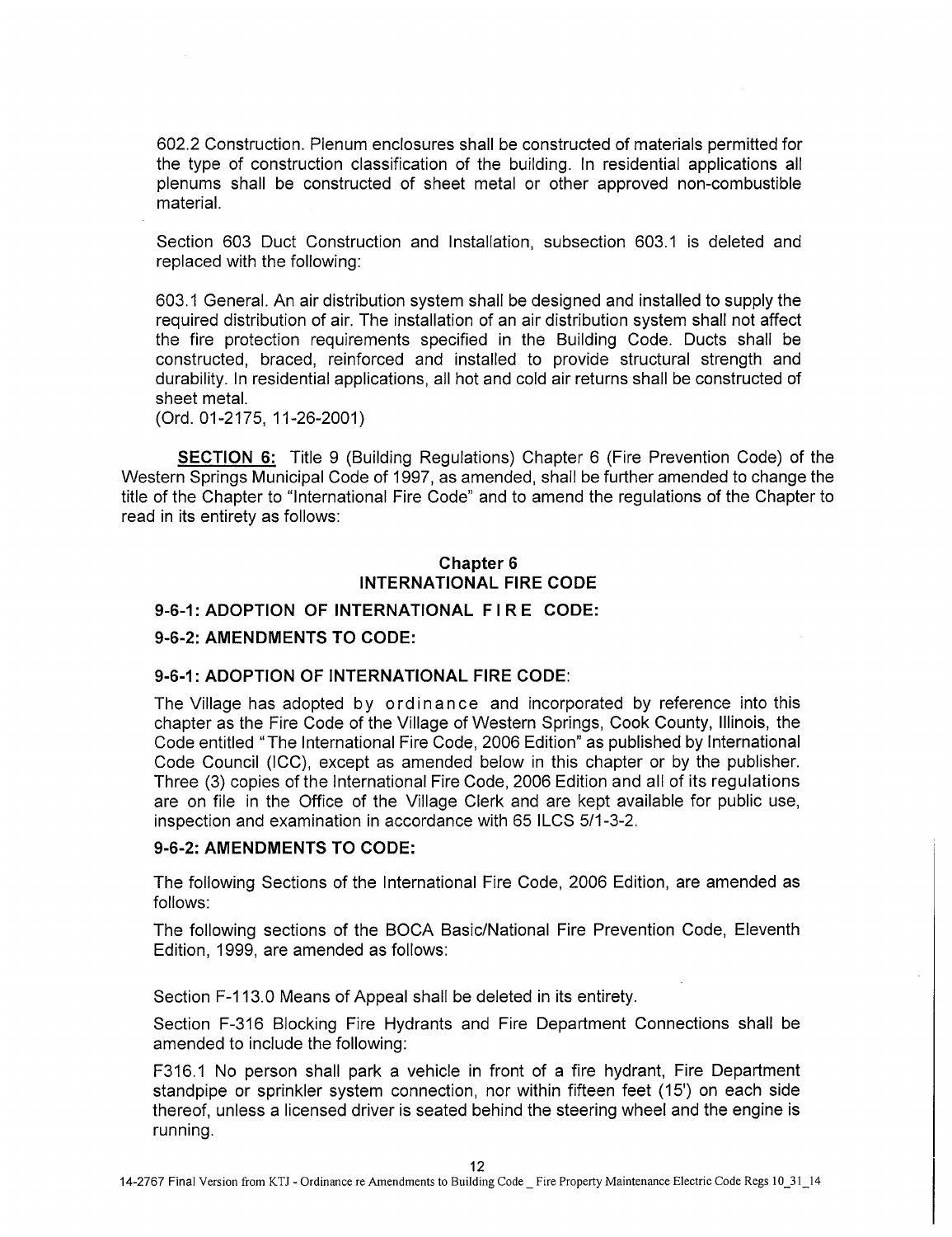F3166.2 No person shall block or cause to be blocked any fire hydrant, fire standpipe or sprinkler system connection, nor shall any obstruction be placed in front of such hydrant, Fire Department standpipe, or sprinkler system connection for a distance from the hydrant, standpipe or sprinkler system connection to the center of the street and for fifteen feet (15') on either side.

Installation of Fire Alarm, Fire Sprinkler and Knox Box Requirements as set forth at Section 9-2-4 (Amendments to International Building Code) are incorporated by reference in their entirety into this chapter, except for the "Violation; Fines and Penalties" provision, which cannot be adopted by reference and must be specifically adopted within this chapter as required by State law:

Violation; Fines and Penalties : Any person who violates any of the provisions of this chapter shall be subject to a fine of not more than seven hundred fifty dollars (\$750.00) for each violation for each day that the violation continues, and each day that the violation continues shall be deemed a separate offense subject to a separate penalty. Such a fine shall be in addition to any other fee or charge authorized pursuant to the terms of this chapter.

**SECTION 7:** Title 9 (Building Regulations), Chapter 8 (Property Maintenance Code) of the Western Springs Municipal Code of 1997, as amended, shall be further amended to change the title of the Chapter to "International Property Maintenance Code" and to amend the regulations of the Chapter to read in its entirety as follows:

### **Chapter 8 INTERNATIONAL PROPERTY MAINTENANCE CODE**

# **9-8-1: ADOPTION OF INTERNATIONAL PROPERTY MAINTENANCE CODE: 9-8-2: AMENDMENTS TO CODE:**

### **9-8-1: ADOPTION OF INTERNATIONAL PROPERTY MAINTENANCE CODE:**

The Village has adopted by ordinance and incorporated by reference into this chapter as the Property Maintenance Code of the Village of Western Springs, Cook County, Illinois, the Code entitled "The International Property Maintenance Code, 2006 Edition" as published by International Code Council (ICC), except as amended below in this chapter or by the publisher. Three (3) copies of the International Property Maintenance Code, 2006 Edition and all of its regulations are on file in the Office of the Village Clerk and are kept available for public use, inspection and examination in accordance with 65 ILCS 5/1-3-2.

### **9-8-2: AMENDMENTS TO CODE:**

The following Sections of the International Property Maintenance Code, 2006 Edition, are amended as follows:

Section 101.1 (page 1, second line): Insert in parentheses (Village of Western Springs).

Section 106.4 Penalties: Any person who violates any of the provisions of this chapter shall be subject to a fine of not more than seven hundred fifty dollars (\$750.00) for each violation for each day that the violation continues, and each day that the violation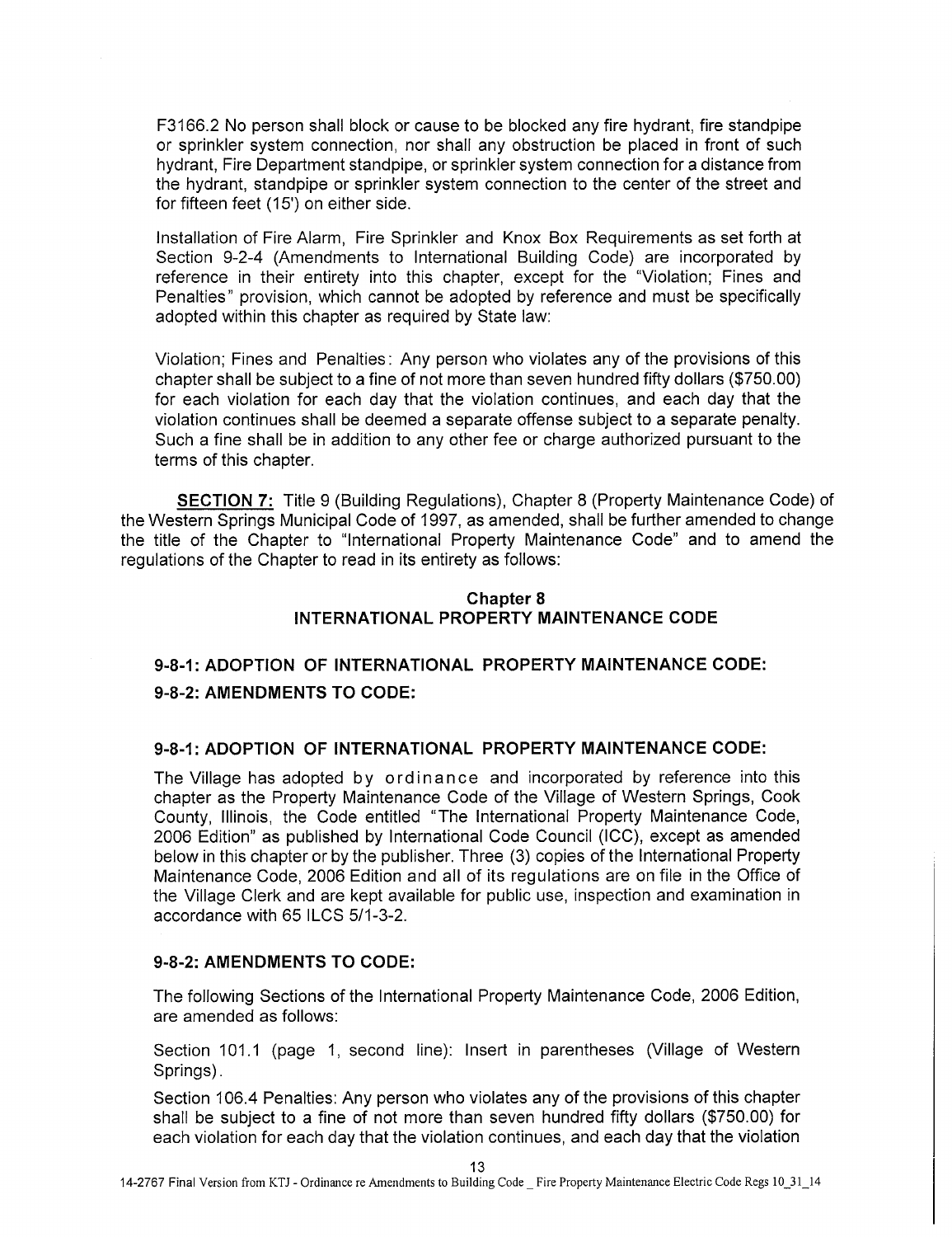continues shall be deemed a separate offense subject to a separate penalty. Such a fine shall be in addition to any other fee or charge authorized pursuant to the terms of this chapter.

Section 111 Right to Appeal is deleted.

Section 507 Storm Drainage, Subsection 507.1 shall read as follows:

Drainage of roofs and paved areas, yards and courts, and other open areas on the premises, shall not be discharged in a manner that creates a public nuisance. Roof drains and sump pumps must be discharged to a grassy surface in a manner that does not create a public nuisance. Roof drains and sump pump discharges shall be located within five feet (5') of the building wall and may not discharge directly onto adjoining properties.

Section 603.2 Heat Supply: Insert October 1st [Date] to June 1st [Date].

**SECTION 8:** Title 9 (Building Regulations) of the Western Springs Municipal Code of 1997, as amended, shall be further amended to add to new Chapter 14 entitled "NFPA 101, Life Safety Code", which shall read in its entirety as follows:

# **Chapter 14 NFPA 101, LIFE SAFETY CODE**

### **9-14-1: ADOPTION OF NFPA 101, LIFE SAFETY CODE:**

#### **9-14-2: AMENDMENTS TO CODE:**

#### **9-14-1: ADOPTION OF NFPA 101, LIFE SAFETY CODE:**

The Village has adopted by ordinance and incorporated by reference into this chapter as the Life Safety Code of the Village of Western Springs, Cook County, Illinois, the Code entitled "The NFPA 101, Life Safety Code, 2006 Edition" as published by the National Fire Protection Association, except as amended below in this chapter or by the publisher. Three (3) copies of the NFPA 101, Life Safety Code, 2006 Edition and all of its regulations are on file in the Office of the Village Clerk and are kept available for public use, inspection and examination in accordance with 65 ILCS 5/1-3-2.

#### **9-14-2: AMENDMENTS TO CODE:**

Installation of Fire Alarm, Fire Sprinkler and Knox Box Requirements as set forth at Section 9-2-4 (Amendments to International Building Code) are incorporated by reference in their entirety into this chapter, except for the "Violation; Fines and Penalties" provision, which cannot be adopted by reference and must be specifically adopted within this chapter as required by State law:

Violation; Fines and Penalties: Any person who violates any of the provisions of this chapter shall be subject to a fine of not more than seven hundred fifty dollars (\$750.00) for each violation for each day that the violation continues, and each day that the violation continues shall be deemed a separate offense subject to a separate penalty.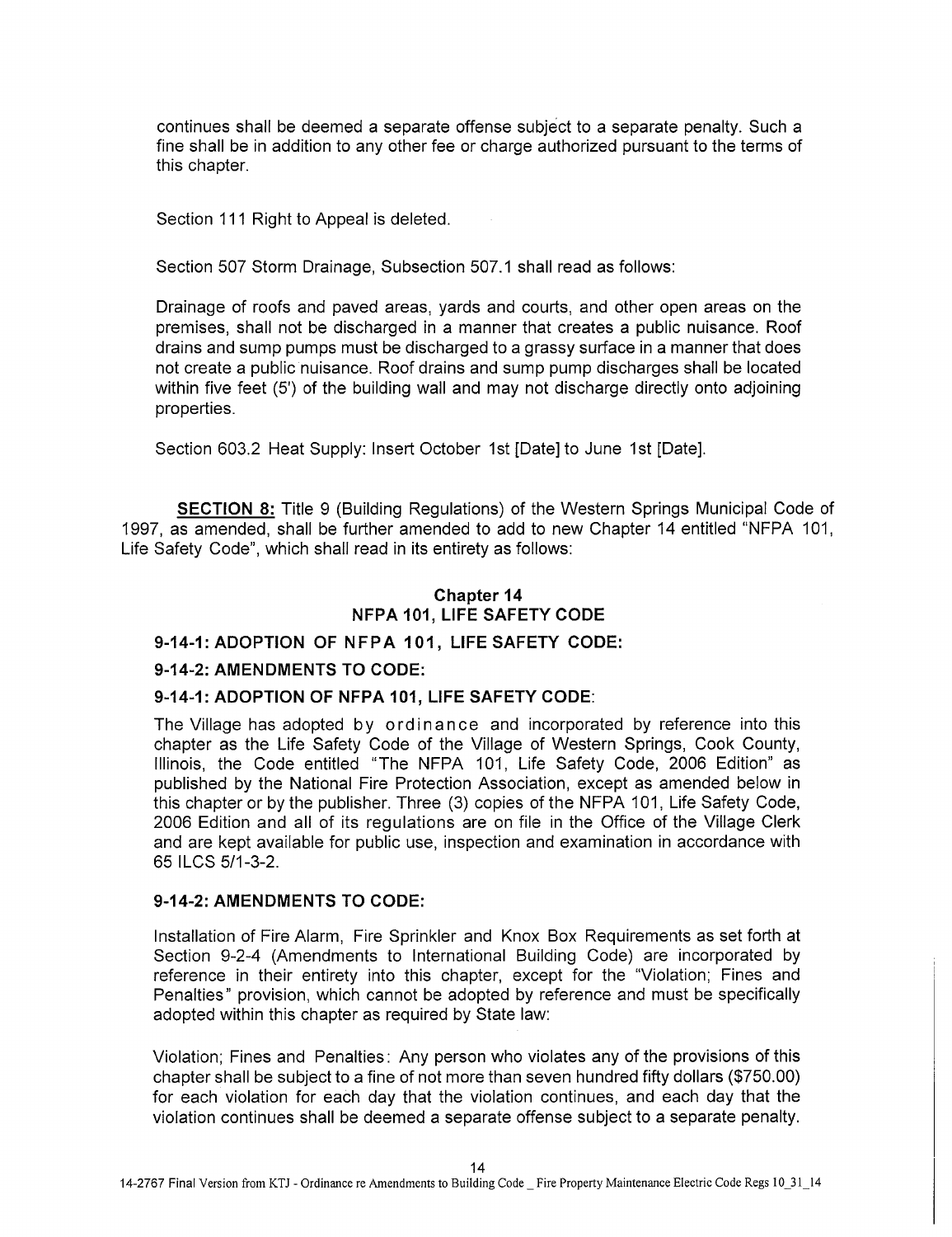Such a fine shall be in addition to any other fee or charge authorized pursuant to the terms of this chapter.

**SECTION 9:** Title 9 (Building Regulations) of the Western Springs Municipal Code of 1997, as amended, shall be further amended to add a new Chapter 15 entitled "International Fuel Gas Code", which shall read in its entirety as follows:

### **Chapter 15 INTERNATIONAL FUEL GAS CODE**

# **9-15-1: ADOPTION OF INTERNATIONAL FUEL GAS CODE: 9-15-2: AMENDMENTS TO CODE:**

# **9-15-1: ADOPTION OF INTERNATIONAL FUEL GAS CODE:**

The Village has adopted by ordinance and incorporated by reference into this chapter as the Fuel Gas Code of the Village of Western Springs, Cook County, Illinois, the Code entitled "The International Fuel Gas Code, 2006 Edition" as published by the International Code Council (ICC), except as amended below in this chapter or by the publisher. Three (3) copies of the International Fuel Gas Code, 2006 Edition and all of its regulations are on file in the Office of the Village Clerk and are kept available for public use, inspection and examination in accordance with 65 ILCS 5/1-3-2.

#### **9-15-2: AMENDMENTS TO CODE:**

The following Sections of the International Fuel Gas Code, 2006 Edition, are amended as follows:

Violation; Fines and Penalties: Any person who violates any of the provisions of this chapter shall be subject to a fine of not more than seven hundred fifty dollars (\$750.00) for each violation for each day that the violation continues, and each day that the violation continues shall be deemed a separate offense subject to a separate penalty. Such a fine shall be in addition to any other fee or charge authorized pursuant to the terms of this chapter.

**SECTION 10:** Title 9 (Building Regulations) of the Western Springs Municipal Code of 1997, as amended, shall be further amended to add a new Chapter 16 entitled "International Energy Conservation Code", which shall read in its entirety as follows:

#### **Chapter 16 INTERNATIONAL ENERGY CONSERVATION CODE**

# **9-16-1: ADOPTION OF INTERNATIONAL ENERGY CONSERVATION CODE: 9-16-2: AMENDMENTS TO CODE:**

### **9-16-1: ADOPTION OF INTERNATIONAL ENERGY CONSERVATION CODE:**

The Village has adopted by ordinance and incorporated by reference into this chapter as the Energy Conservation Code of the Village of Western Springs, Cook County, Illinois, the Code entitled "The International Energy Conservation Code, 2012 Edition" as published by the International Code Council (ICC), except as amended below in this chapter or by the publisher. Three (3) copies of the International Energy Conservation Code, 2012 Edition and all of its regulations are on file in the Office of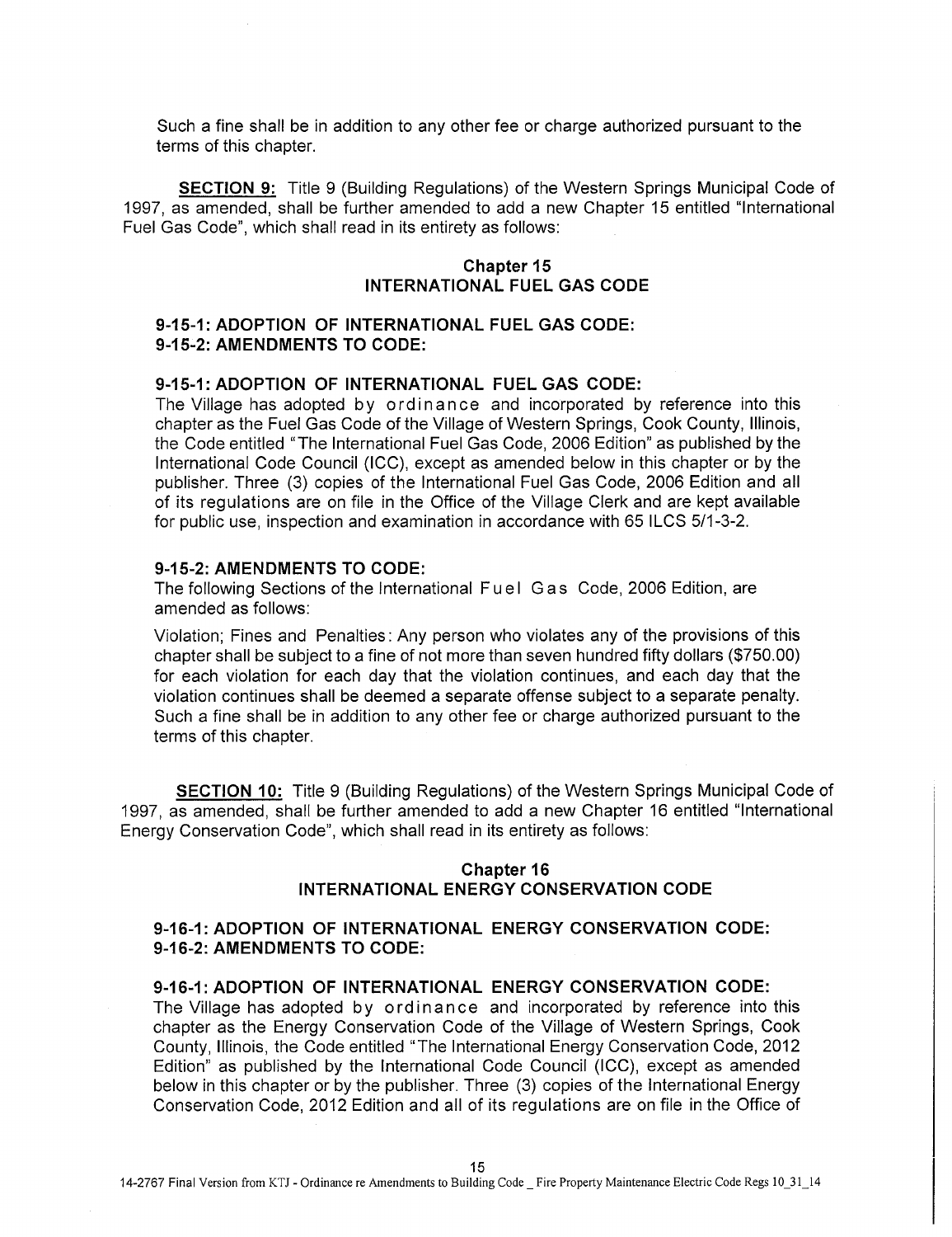the Village Clerk and are kept available for public use, inspection and examination in accordance with 65 ILCS 5/1-3-2.

#### **9-16-2: AMENDMENTS TO CODE:**

The following sections of the International Energy Conservation Code, 2012 Edition, are amended as follows:

Violation; Fines and Penalties : Any person who violates any of the provisions of this chapter shall be subject to a fine of not more than seven hundred fifty dollars (\$750.00) for each violation for each day that the violation continues, and each day that the violation continues shall be deemed a separate offense subject to a separate penalty. Such a fine shall be in addition to any other fee or charge authorized pursuant to the terms of this chapter.

**SECTION 11:** Title 9 (Building Regulations) of the Western Springs Municipal Code of 1997, as amended, shall be further amended to add a new Chapter 17 entitled "General Provisions Applicable to All Chapters of Title 9 (Building Regulations)", which shall read in its entirety as follows:

# **Chapter 17 GENERAL PROVISIONS APPLICABLE TO ALL CHAPTERS OF TITLE 9 (BUILDING REGULATIONS)**

### **9-17-1: INTERPRETATION OF CODES AND PROVISIONS: 9-17-2: RESOLUTION OF CONFLICTS AMONG CODES AND PROVISIONS: 9-17-3: INCORPORATED CODES; SUBSTITUTION OF TERMS:**

### **9-17-1: INTERPRETATION OF CODES AND PROVISIONS:**

The chief building and code official of the Village, or his/her designee, shall determine the meaning of the provisions of all chapters and provisions in those chapters as contained in Title 9 (Building Regulations) as such are applied in any given instance. Said chief building and code official's determination shall be final and binding on all parties.

#### **9-17-2: RESOLUTION OF CONFLICTS AMONG CODES AND PROVISIONS:**

In case of conflict or inconsistency between any of the provisions in any chapter or among provisions from different chapters within Title 9 (Building Regulations) or conflict or inconsistency between the provisions of any chapters within Title 9 (Building Regulations) and any of the provisions of any other law or ordinance of the Village, compliance with the more restrictive provisions shall be required.

**9-17-3: INCORPORATED CODES; SUBSTITUTION OF TERMS:** Where codes have been adopted and incorporated by reference, the words "Village of Western S prings" or "village" shall be substituted for words referring to the applicable municipality or governmental jurisdiction.